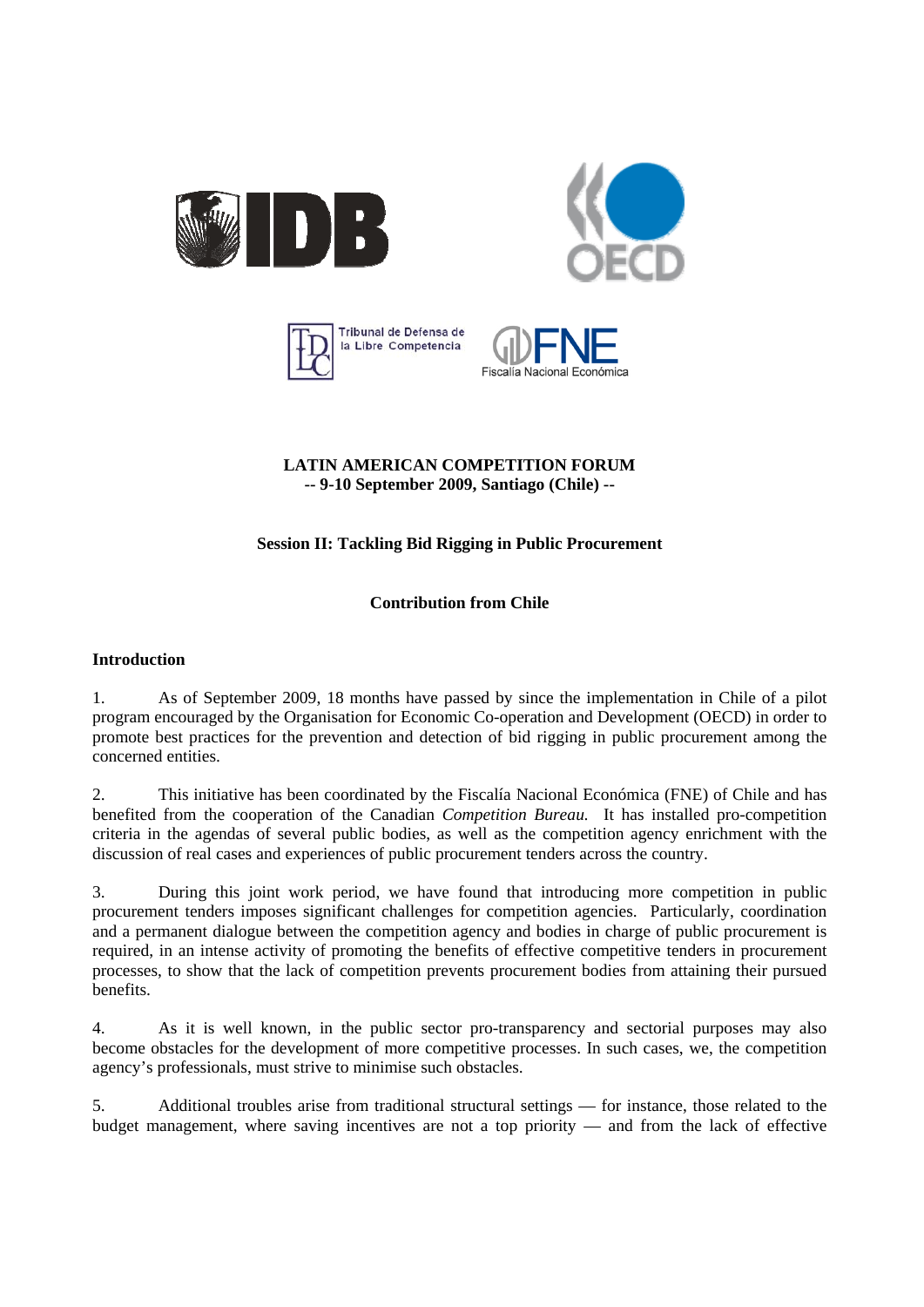rewards for public procurement professionals, so as to encourage them to adopt strategies for preventing and detecting bid rigging patterns.

6. Along with the above-mentioned facts, the following milestones of the last 18 months, the current activities and the future challenges have to be underlined.

### **Milestones**

a) The Anti-Bid Rigging Interagency Taskforce

7. In May 2008, the FNE brought together several public bodies and an association of public procurement officers, to a work team which was named *Comité Anti-Colusión entre Oferentes en Licitaciones de Abastecimiento Público* (hereinafter, the Interagency Taskforce). This team included representatives of the Bureau of the General Comptroller of the Republic (constitutionally independent body in charge of controlling –ex-ante and ex-post- the legality of the Administration's acts)*,* the (E- )Public Procurement Bureau (body in charge of modernising the public contracting through electronic purchases), the Ministry of Public Works, the Council for the Internal Auditing of Government and Redaba (an association of officers and staff in charge of procurement areas of different public bodies). Delegates of the Department of Housing and Urban Planning, the Transport supervisor and the Pensions regulator later joined the group. This Interagency Taskforce has held 8 work meetings between May 2008 and July 2009.

- 8. The work of this Taskforce during 2008 has had the following main outcomes:
	- Drafting, printing and distribution of a *Detection Checklist* to be used by procurement officers (November 2008);
	- Issuing by the Public Procurement Bureau of the Directive of Public Contracting Nr. 11 containing "**Instructions for preventing bid rigging in public procurement**" (January 2009);
	- Inclusion of bid rigging questions in the certificate exams to be rendered by public procurement officers (November 2008);
	- Cooperation and exchange of information agreement signed between the FNE and the Bureau of the General Comptroller of the Republic;
	- Adoption by the Bureau of the General Comptroller of the Republic of the OECD bid rigging detection criteria in its auditing processes methodology (January 2009);
	- Implementation of seminars and training activities, as a result of bilateral links with the taskforce members and also as a byproduct of installing the risk of collusion among bidders in the agendas of such bodies. Nearly 500 public procurement officers have attended these activities.
	- b) Additional efforts from the FNE

9. In addition, the FNE has been working internally on bid rigging in public procurement issues and strengthening ties with its strategic partners. Among these efforts' outcomes, mention can be made of the following:

• Internal training activities of our professionals in bid rigging in public procurement matters.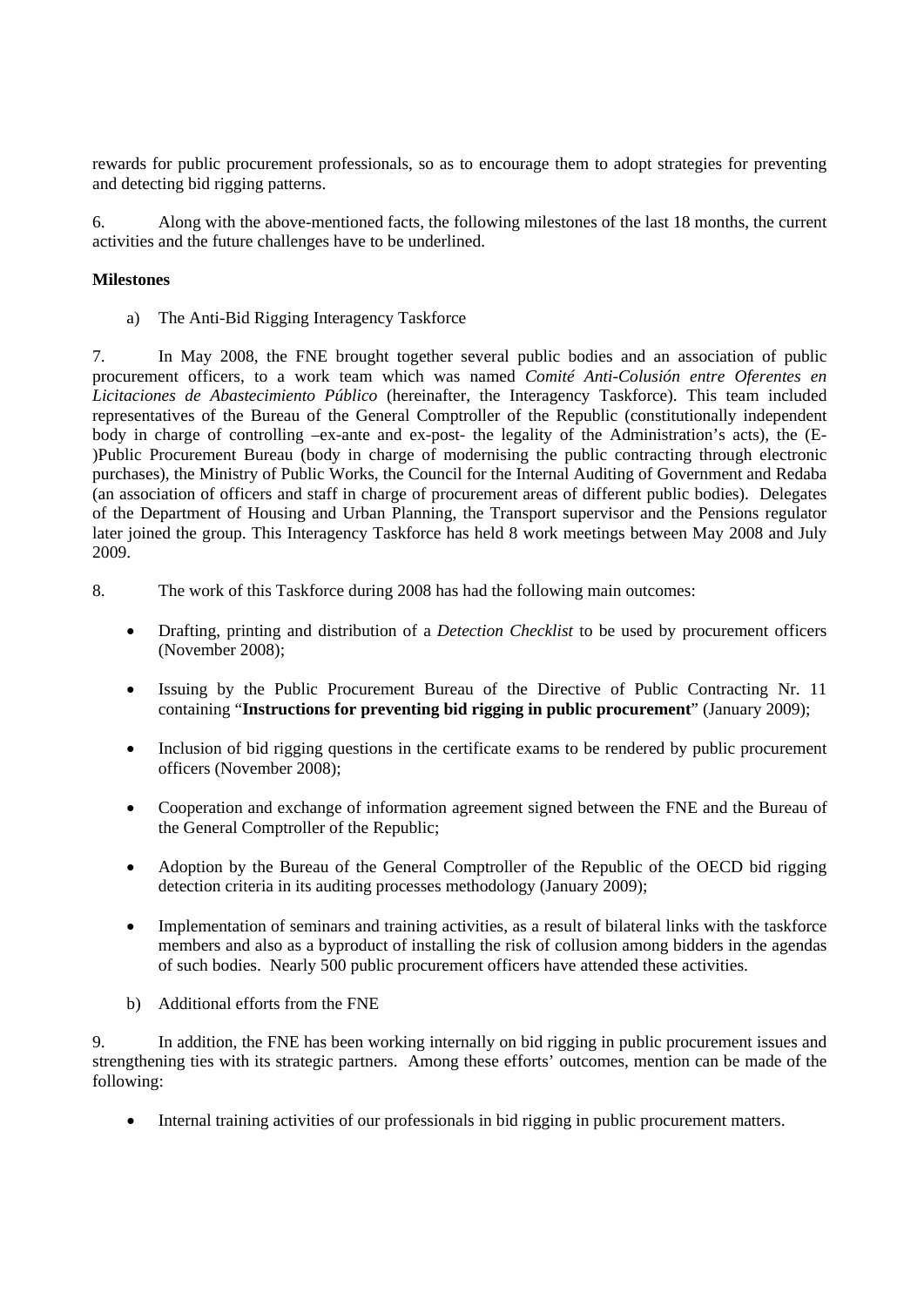- Implementation of periodically updated links on the institutional web site on the subject and efiling [\(www.fne.gob.cl/colusion\)](http://www.fne.gob.cl/colusion) with extensive information, including a contact telephone number for advice or complaints; an e-mail address with the same purposes; and an electronic form for submitting complaints;
- Organisation of the 2008 Competition Day devoted to bid rigging in public procurement, with the participation of foreign speakers of the Organisation for Economic Co-operation and Development (OECD). It summoned nearly 400 participants, most of them officers and staff from public procurement units;

## **Current Developments**

10. Throughout 2009 the FNE has expanded its advocacy efforts in this field to the provinces of the country, having carried out 6 workshops in cities other than Santiago, on the prevention and detection of bid rigging in public procurement. Our plan is to achieve a total of 9 such workshops this year.

11. As to the work of the Interagency Taskforce, the proposal of incorporating a Certificate of Independent Bid Determination is being discussed. In addition, the FNE collaborates with its strategic partners on the implementation of their own agendas on these issues.

12. Also, an important objective the program had set out was reached, which is considered by the FNE a great success: the Ministry of Public Works recently decided to broaden the work on fighting bid rigging and together with the FNE, elaborated a joint work programme 2009 – 2010, encompassing several activities, including the following:

- the introduction of pro-competition criteria in the design and implementation of standard models of tender terms;
- assistance and support of FNE professionals in relevant tender proceedings:
- to conduct random, ex-post reviews of bidding processes, from the competition point of view, with the aid of the FNE's professionals.

## **Forthcoming Challenges**

13. Despite having installed the subject in several public bodies' agendas, both pro-competition improvements of bidding processes – part of the bid rigging prevention field -, and the number of formal investigations opened in this field remain reduced. Hence, the relevance of further developments on this initiative, as it has already been agreed with the Ministry of Public Works.

14. Usually procurement officers are aware of the likelihood of bid rigging. However, previously to the developments and initiatives of the program described, they were uncertain of their illicit character, and also of the significant sanctions involved. Many procurement officers had not even heard of the national competition authorities. We have undoubtedly made significant progress in this area.

15. What is now required is better stimuli for public contracting officers towards detection and to align incentives in this area. Many activities carried out, and particularly the contacts with procurement officers, have highlighted as an obstacle for them to try to prevent or detect bid rigging in their daily practice, their ultimate goal of budget management, that is to say that their main focus is to spend resources according to the public commitments involved. In other words, at that level there are no real incentives for